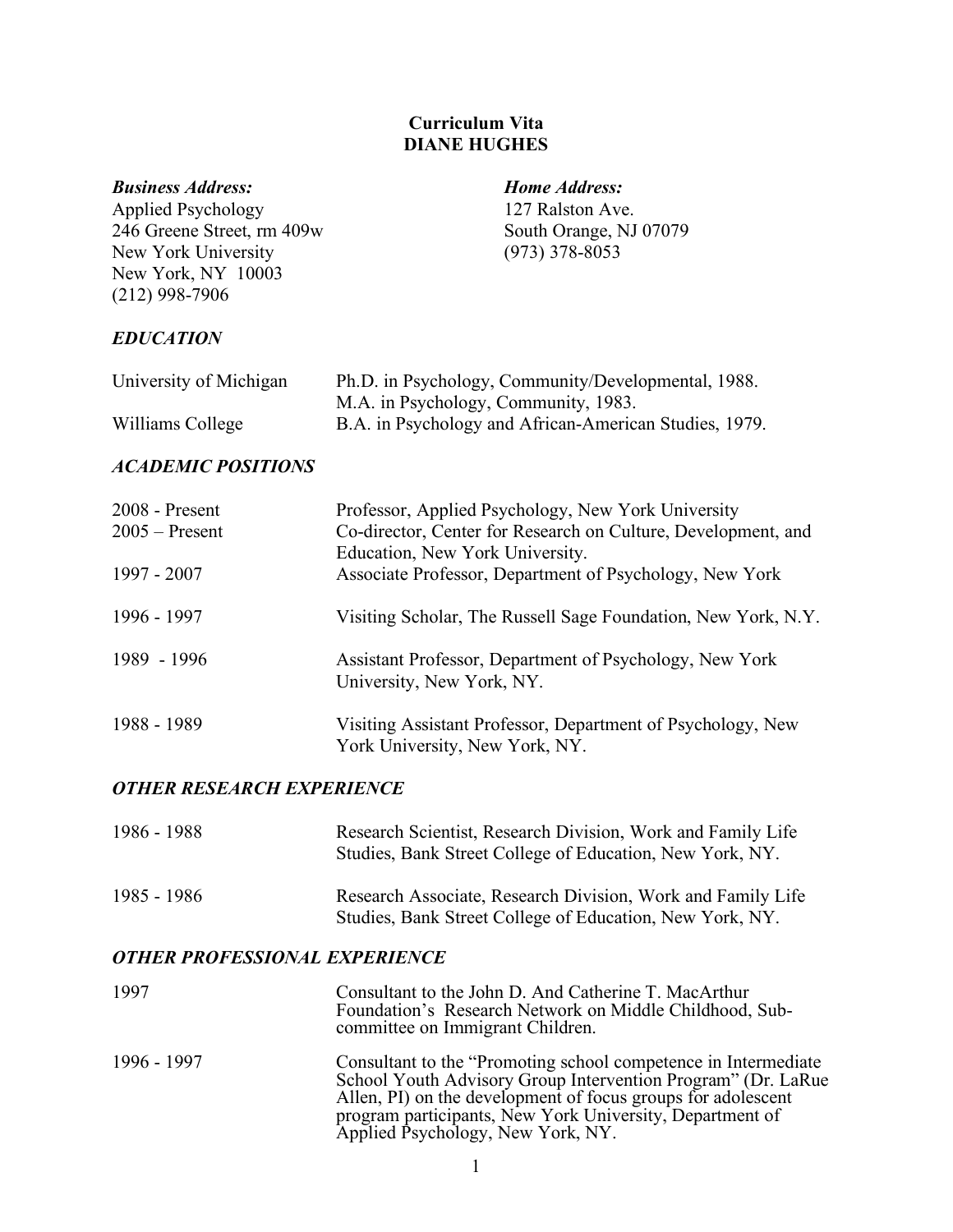| 1992 - 1994                   | Consultant to the Employed Mothers of Infants project (Dr. Chaya<br>Piotrokowski, PI) funded by the Department of Labor at the<br>National Council of Jewish Women, NY, NY. |  |
|-------------------------------|-----------------------------------------------------------------------------------------------------------------------------------------------------------------------------|--|
| 1991 - 1993                   | Consultant to the Family Resources and Housing project at New<br>York University (Dr. Marybeth Shinn, PI) on measurement<br>development for minority preschool children.    |  |
| 1991 - 1992                   | Consultant to the Cultural Networks Project at New York<br>University (Bruce Rapkin, PI) on the development of culturally<br>relevant assessment instruments.               |  |
| 1987 - 1988                   | Consultant to Pfizer, Inc., New York, NY on a study of job<br>redesign among professional and managerial employees.                                                         |  |
| 1987 - 1988                   | Consultant to Resources for Child Care Management,<br>Bernardsville, NJ on conducting corporate needs assessments on<br>work/family problems among employees.               |  |
| 1986 - 1987                   | Consultant to the Public Education Association, New York, NY on<br>a study of drop-out prevention programs.                                                                 |  |
| 1982 - 1983                   | Consultant to the New York City Family Courts, New York, NY<br>on a study of the effects of placement outcomes in divorce custody<br>litigation.                            |  |
| <b>FELLOWSHIPS AND AWARDS</b> |                                                                                                                                                                             |  |
| 1996 - 1997                   | Visiting Scholar, The Russell Sage Foundation                                                                                                                               |  |
| 1984 - 1986                   | Horace H. Rackham Pre-doctoral Fellowship.                                                                                                                                  |  |
| 1982 - 1983                   | New York City Urban Fellowship.                                                                                                                                             |  |
| 1979 - 1982                   | National Institute of Mental Health Predoctoral Fellowship.                                                                                                                 |  |
| 1980 - 1982                   | Bush Foundation Training Fellowship in Child Development and                                                                                                                |  |

## *GRANTS*

| $8/10/10 - 8/10/12$ | NICHD, R21 HD061722-01A1<br>Parenting and Adolescents: A pooled data analysis of ethnically<br>diverse families. PI (\$479,188)                                                          |
|---------------------|------------------------------------------------------------------------------------------------------------------------------------------------------------------------------------------|
| $9/07 - 8/12$       | National Science Foundation, "The study of culture, social<br>settings, and child development across school transitions"<br>$co-PI$ , 2.5 million).                                      |
| $7/04 - 6/07$       | William T. Grant Foundation, "Parental socialization influences on<br>academic engagement and performance among African American,<br>Chinese, and Dominican Adolescents" (PI, \$498,050) |
| $10/02 - 9/07$      | National Science Foundation, "Center for research on culture,<br>development and education" (co-PI, 2.5 million)                                                                         |
| $6/98 - 7/99$       | William T. Grant Foundation, "Influences of parental racial<br>socialization on children's developmental outcomes (PI, \$175000)                                                         |

Social Policy.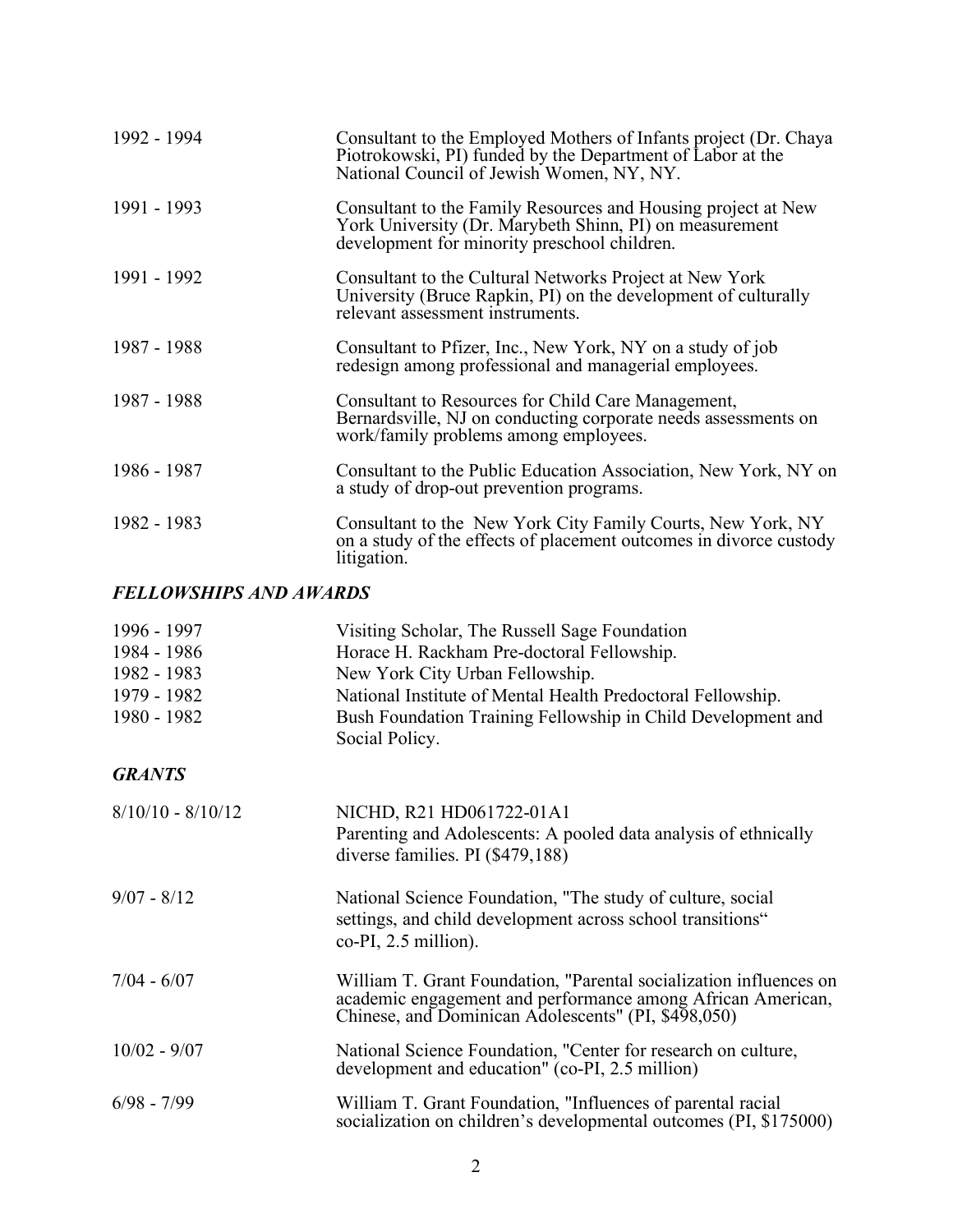| $6/96 - 7/98$  | Carnegie Corporation of New York. "Developmental, family, and<br>school structural influences on inter-racial relationships among<br>primary grade and middle school youth." (PI, \$156,000).                                      |
|----------------|------------------------------------------------------------------------------------------------------------------------------------------------------------------------------------------------------------------------------------|
| $9/95 - 12/96$ | John D. And Catherine T. MacArthur Foundation Research<br>Network on Successful Midlife Development. "Place, race, and<br>culture: Influences on mid-life development among ethnic<br>minorities in New York City" (PI, \$43,000). |
| $9/93 - 8/95$  | Social Science Research Council. "Occupational racism and child<br>socialization in African-American families." (PI, \$40,000).                                                                                                    |
| $3/92 - 2/93$  | William T. Grant Foundation. "Parents work experiences, family<br>processes, and preschool children's development in African-<br>American families". (PI, \$10,000).                                                               |
| $9/91 - 10/91$ | National Science Foundation. "Parents work experiences, family<br>processes, and preschool children's development in African-<br>American families". (PI, \$12,000).                                                               |
| 7/89           | New York University, Research Challenge Fund. "Effects of<br>parents' work experiences on parent-child relations." (PI, \$5,000).                                                                                                  |

### *MENTORSHIP OF PRE- and POST-DOCTORAL FELLOWSHIP AWARDS (last 5 years)*

Juan Del Toro

 Outstanding Research Award, Steinhardt, Applied Psychology (Spring, 2018) Nicole Walden National Science Foundation Post doctoral Fellowship (9/10 - 8/12)

Kahlil Ford National Science Foundation Post-doctoral Fellowship (9/09 - 8/11)

Deborah L. Rivas

National Science Foundation Post-doctoral Fellowship (9/05 - 8/07)

Dawn P. Witherspoon (expected date of completion, June 2007)

Ruth L. Kirschstein National Research Service Award (NRSA), (2/06 - 1/08)

Dissertation Grant, Melissa Insitute for Violence Prevention and Treatment  $(1/06 - 1/07)$ Nia West-Bey,

American Psychological Association Minority Fellows Program, (6/05 - 5/08) Daniel-Chesir Teran,

Emory Cowen Dissertation Award for the Promotion of Wellness, Society for Community Research and Action (Division 27) of the American Psychological Association (2006)

### *MEMBERSHIP IN PROFESSIONAL SOCIETIES*

American Psychological Society American Psychological Association Society for Research in Child Development Society for Research in Adolescence

## *EDITORIAL BOARDS AND SCIENTIFIC REVIEW PANELS*

Developmental Psychology, (January 2003 - Present) Psychological Bulletin (January 2002 - January 2004) Journal of Occupational Health Psychology (1995 - 1999) Risk Prevention and Health Behavior Review Panel (RPBH-1), NIMH (September 1999 - June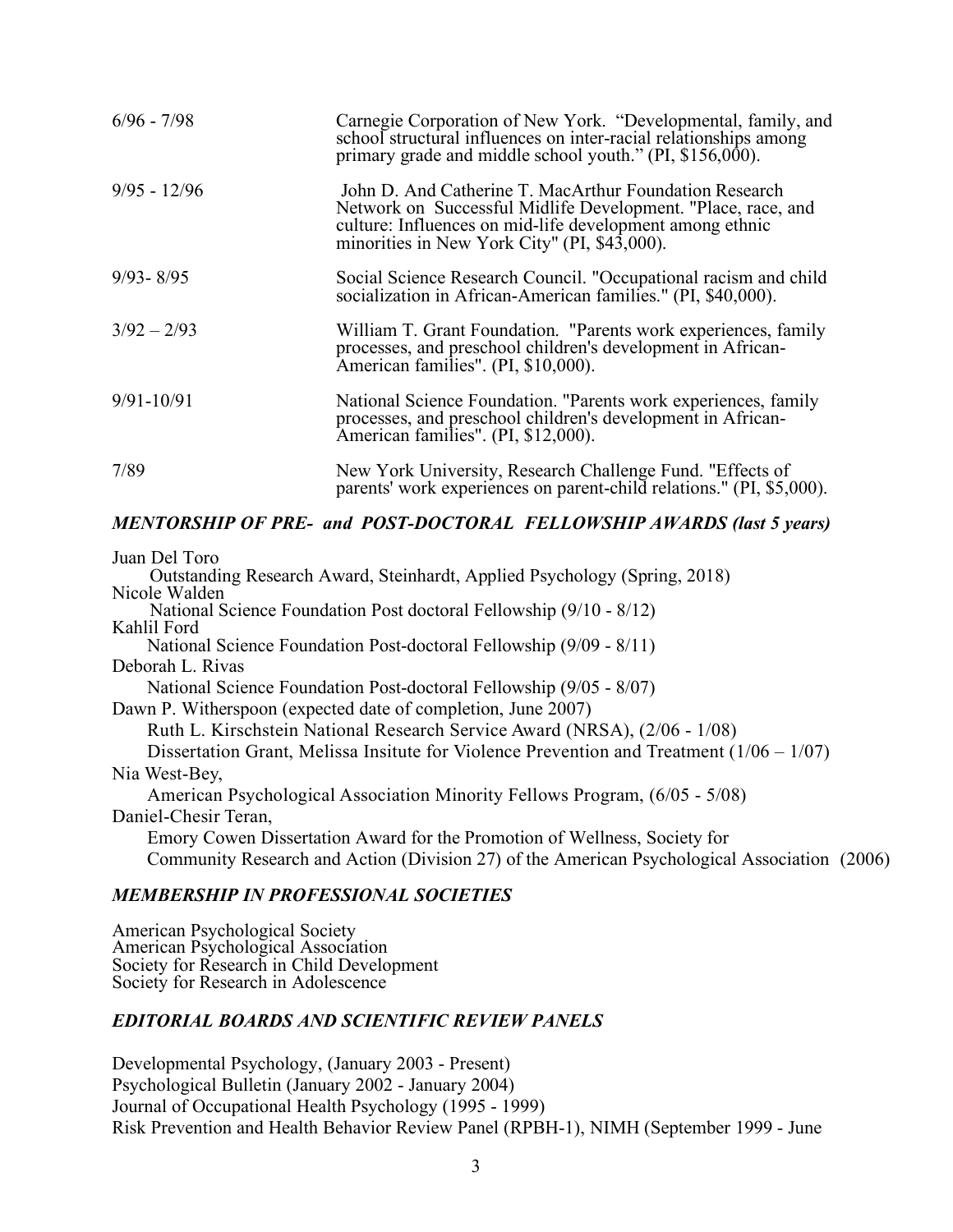2001)

Child and Adolescent Prevention Research Review Panel (LCR-1), NIMH (June 1995 – June 1999)

# *OTHER PROFESSIONAL ACTIVITIES*

External Reviewer, Wheelock Collete, Department of Psychology, Spring 2017

Organizer, SRCD Special Topics Themed Conference, Babies, boys, and men of color. Tampa Fl. October 2016.

Member, Publications Committee, Society for Research in Child Development, 2013 – present. Chair, Millenium Fellows Program, Society for Research in Child Development (2009 - 2013) Member, The Spencer Foundation's Dissertation Fellowship Selection Committee (2007-2008). Member and incoming co-chair, Study Group of Culture, Ethnicity and Race (April 1998 -

present)

Chair, Black Caucus, Society for Research in Child Development (April 2003 - April, 2005) Chair, Council of Program Directors in Community Research and Action (June 2001 - 2002) Member, Advisory Board, Foundation for Child Development (1998 - 2005)

Member, Board Nominating Committee, Foundation for Child Development (2002 - 2004)

- Chair, sub-committee on Diversity in Mid-life, MacArthur Foundation Research Network on Successful Mid-Life Development. (1996 - 2001)
- Network Associate, MacArthur Foundation Research Network on Successful Mid-Life Development (1998 - 2001)
- Occasional reviewer: William T. Grant Foundation, The Spencer Foundation, National Science Foundation, Psychological Bulletin, American Psychologists, American Journal of Community Psychology, Journal of Marriage and the Family, Child Development, Applied Developmental Science, Journal of Research on Adolescence, Merrill Palmer Quarterly, Parenting Science and Practice, AM.

# *PUBLICATIONS*

# A. EDITED or CO-EDITED BOOKS AND JOURNAL ISSUES

- Revenson, T., D'Augelli, T., French, S., **Hughes, D.**, Livert, D., Seidman, E. & Shinn, M. (2002). Community psychology: A quarter century of theory, research, and action in social and historical contexts. New York: Plenum.
- Revenson, T., D'Augelli, T., French, S., **Hughes, D.**, Livert, D., Seidman, E. & Shinn, M. (2002). Ecological research to promote social change: Methodological advances from Community Psychology. New York: Plenum.
- **Hughes, D.** (Ed.) (1994). The home-work interface (Special Issue). The Community Psychologist, 27(2).
- Seidman, E., **Hughes, D.**, & Williams, N. (Eds.) (1993). Culturally Anchored Methodology (Special issue). American Journal of Community Psychology, 21(6).
- B. ARTICLES AND CHAPTERS (*Italics indicate manuscript in which I mentored a student or post doc as first author*)
- **Hughes, D.,** DelToro, N. & Way, N. (under review, revision requested). Discrimination and academic adjustment: Barriers to opportunity as an indirect link. Journal of Youth and Adolescence.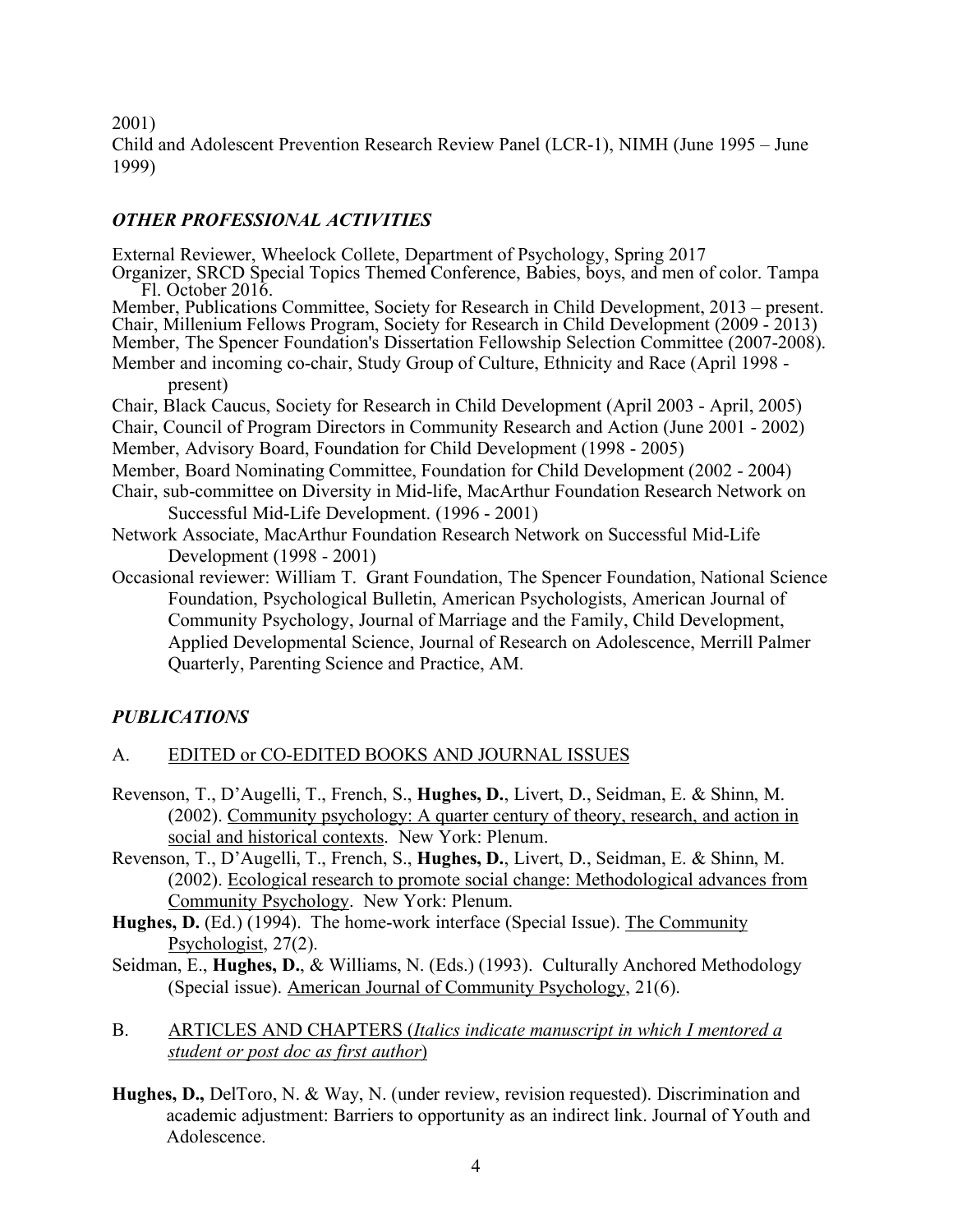- **Hughes, D**., Watford, J.A., DelToro, J., English, D. & Stewart, A. (under review, revision requested). Setting-level Support and Challenges to Positive Identity Development among Socially Disadvantaged Youth. Child Development Perspectives.
- Cappella, E., Hughes, D.L. & McCormick, M. (2017). The hidden role of teachers: Child and Classroom predictors of change in inter-racial friendships. Journal of Early Adolescence,  $37(8)$ ,  $1093 - 1124$ .
- Harding, J. F, Hughes, D. L. & Way, N. (2017). Racial/ethnic differences in mothers' socialization goals for their adolescents. Cultural Diversity and Ethnic Minority Psychology, 23, 281-290. doi:10.1037/cdp0000116
- **Hughes, D. L.**, Del Toro, J.& Way, N.. (2017). Interrelations among dimensions of ethnic-racial identity during adolescence. Developmental Psychology, 53, 2139-2153. doi:10.1037/dev0000401
- Hagelskamp, C. & Hughes, D.L. (2016). Linkages between mothers' job stressors and adolescents' perceptions of the mother-child relationship in the context of weak versus strong support networks. Community, Work & Family, 19, 103-124. doi:10.1080/13668803.2014.998628
- Alamilla, S.G, Scott, M. A & **Hughes, D. L.** (2016). The relationship of individual- and community-level sociocultural and neighborhood factors to the mental health of ethnic groups in two large U.S. cities. Journal of Community Psychology, 44, 51-77. doi:10.1002/jcop.21742
- **Hughes, D**., Del Toro, J., Harding, J. F., Way, N. & Rarick, J.R. D. (2016). Trajectories of discrimination across adolescence: Associations with academic, psychological, and behavioral outcomes. Child Development, 87, 1337-1351. doi:10.1111/cdev.12591
- **Hughes, D. L,** Watford, J. A. & Del Toro, J. (2016). A transactional/ecological perspective on ethnic-racial identity, socialization, and discrimination. Horn, Stacey S [Ed], Ruck, Martin D [Ed], Liben, Lynn S [Ed]. Equity and justice in developmental science: Implications for young people, families, and communities., Vol. 2 San Diego, CA, US: Elsevier Academic Press, US; pp. 1-41. Retrieved from http://ovidsp.ovid.com/ovidweb.cgi?T=JS&PAGE=reference&D=psyc13&NEWS=N&A N=2016-42634-001.
- *Hagelskamp, C*.& **Hughes, D. L.** (2016). Linkages between mothers' job stressors and adolescents' perceptions of the mother-child relationship in the context of weak versus strong support networks. Community, Work & Family, 19, 103-124. doi:10.1080/13668803.2014.998628
- McCormick, M. P, Cappella, E., **Hughes, D. L** & Gallagher, E.K. (2015). Feasible, rigorous, and relevant: Validation of a measure of friendship homophily for diverse classrooms. The Journal of Early Adolescence, 35, 817-851. doi:10.1177/027243161454705
- Harding, J. F., Morris, P.A. & **Hughes, D**. (2015). The relationship between maternal education and children's academic outcomes: A theoretical framework. Journal of Marriage and Family, 77, 60-76. doi:10.1111/jomf.12156
- Way, N., Cressen, J., Bodian, S., Preston, J., Nelson, J. & **Hughes, D.** (2014). "It might be nice to be a girl... Then you wouldn't have to be emotionless": Boys' resistance to norms of masculinity during adolescence. Psychology of Men & Masculinity, 15, 241-252. doi:10.1037/a0037262
- *Witherspoon, D.P*. & **Hughes, D. L.** (2014). Early adolescent perceptions of neighborhood: Strengths, structural disadvantage, and relations to outcomes. The Journal of Early Adolescence, 34, 866-895. doi:10.1177/0272431613510404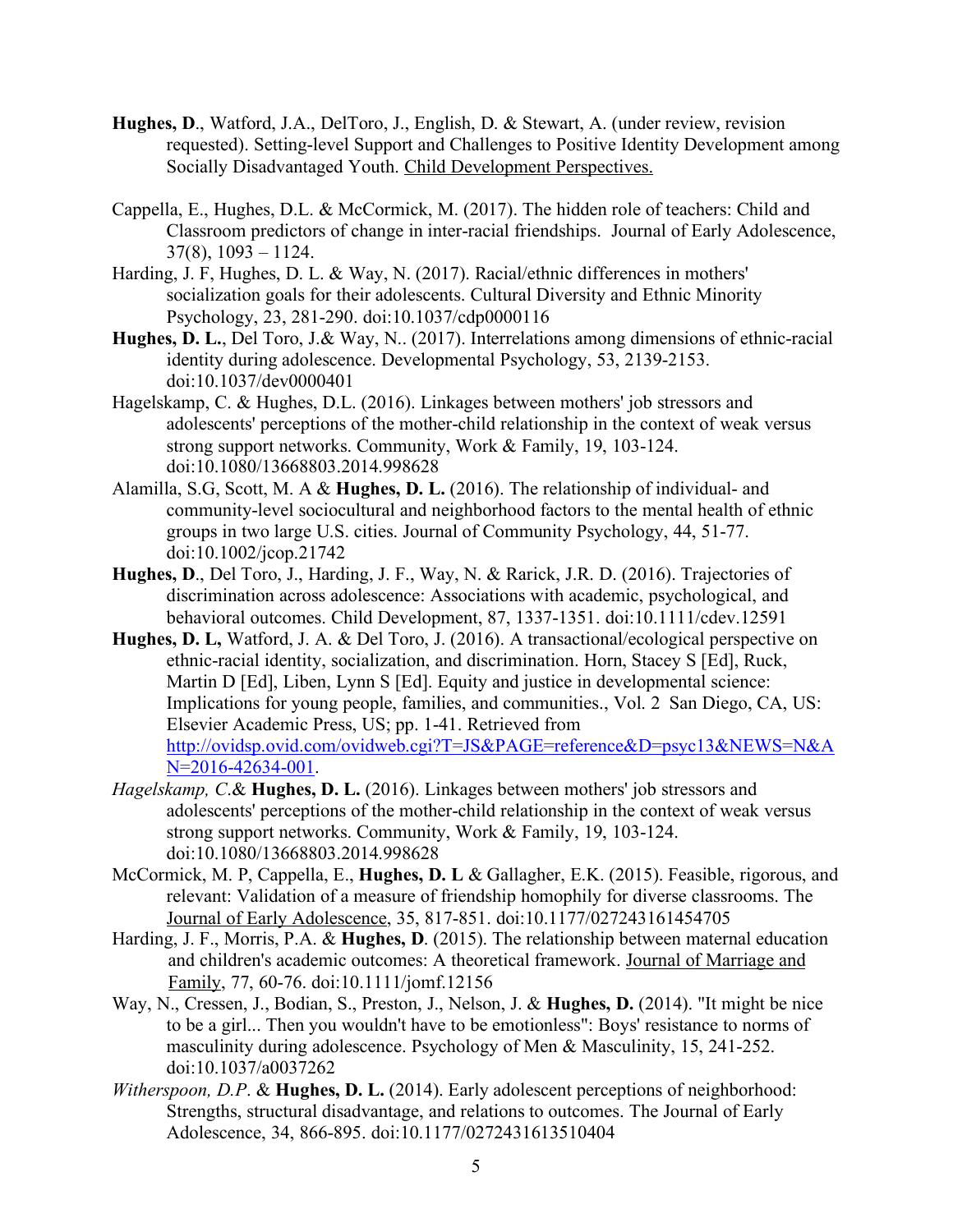- Niwa, E. Y, Way, N. & **Hughes, D. L.** (2014). Trajectories of ethnic-racial discrimination among ethnically diverse early adolescents: Associations with psychological and social adjustment. Child Development, 85(6), 2339-2354. Retrieved from http://ovidsp.ovid.com/ovidweb.cgi?T=JS&PAGE=reference&D=psyc11&NEWS=N&A N=2014-49201-012.
- Gupta, T, Way, N, McGill, R , **Hughes, D**., Santos, C., Jia, Y.G, et al. (2013). Gender-typed behaviors in friendships and well-being: A cross-cultural study of Chinese and American boys. Journal of Research on Adolescence, 23, 57-68. doi:10.1111/j.1532- 7795.2012.00824.x
- *Roy, A.* Leigh, **Hughes, D.** & Yoshikawa, H.. (2013). Intersections between nativity, ethnic density, and neighborhood SES: Using an ethnic enclave framework to explore variation in Puerto Ricans' physical health. American Journal of Community Psychology, 51, 468- 479. doi:10.1007/s10464-012-9564-0
- Way, N., Hernandez, M. G, Rogers, L.O. & Hughes, D. L. (2013). "I'm not going to become no rapper": Stereotypes as a context of ethnic and racial identity development. Journal of Adolescent Research, 28, 407-430. doi:10.1177/0743558413480836
- *Roy, A. L*, **Hughes, D.** & Yoshikawa, H. ( 2012). Exploring neighborhood effects on health and life satisfaction: Disentangling neighborhood racial density and neighborhood income. Race and Social Problems, 4, 193-204. doi:10.1007/s12552-012-9079-1
- Rogers, L. O., Zosuls, K. M, Halim, M.Ling, Ruble, D., **Hughes, D.** & Fuligni, A. (2012). Meaning making in middle childhood: An exploration of the meaning of ethnic identity. Cultural Diversity and Ethnic Minority Psychology, 18, 99-108. doi:10.1037/a0027691
- *McGill, R. K.,* **Hughes, D.,** Alicea, S. & Way, Ne. (2012). Academic adjustment across middle school: The role of public regard and parenting. Developmental Psychology, 48, 1003- 1018. doi:10.1037/a0026006
- McGill, R. K., Way, N. & **Hughes, D**.. (2012). Intra- and interracial best friendships during middle school: Links to social and emotional well-being. Journal of Research on Adolescence, 22, 722-738. doi:10.1111/j.1532-7795.2012.00826.x
- Hagelskamp, C., Hughes, D., Yoshikawa, H. & Chaudry, A.. (2011). Negotiating motherhood and work: A typology of role identity associations among low-income, urban women. Community, Work & Family, 14, 335-366. doi:10.1080/13668803.2010.520849
- Hughes, D. L, McGill, R. K., Ford, K.l R. & Tubbs, C. (2011). Black youths' academic success: The contribution of racial socialization from parents, peers, and schools. Hill, Nancy E [Ed], Mann, Tammy L [Ed], Fitzgerald, Hiram E [Ed]. African American children and mental health, Vols 1 and 2: Development and context, Prevention and social policy. Santa Barbara, CA, US: Praeger/ABC-CLIO, US; pp. 95-124. Retrieved from http://ovidsp.ovid.com/ovidweb.cgi?T=JS&PAGE=reference&D=psyc8&NEWS=N&AN  $=2011 - 15094 - 004$ .
- Hughes, D., Way, N. & Rivas-Drake, D.. (2011). Stability and change in private and public ethnic regard among African American, Puerto Rican, Dominican, and Chinese American early adolescents. Journal of Research on Adolescence, 21, 861-870. doi:10.1111/j.1532- 7795.2011.00744.x
- Hagelskamp, C, Suarez-Orozco, C. & Hughes, D. (2010). Migrating to opportunities: How family migration motivations shape academic trajectories among newcomer immigrant youth. Journal of Social Issues, 66, 717-739. doi:10.1111/j.1540-4560.2010.01672.x
- Chesir-Teran, D. & Hughes, D. (2009). Heterosexism in high school and victimization among lesbian, gay, bisexual, and questioning students. Journal of Youth and Adolescence, 38, 963-975. doi:10.1007/s10964-008-9364-x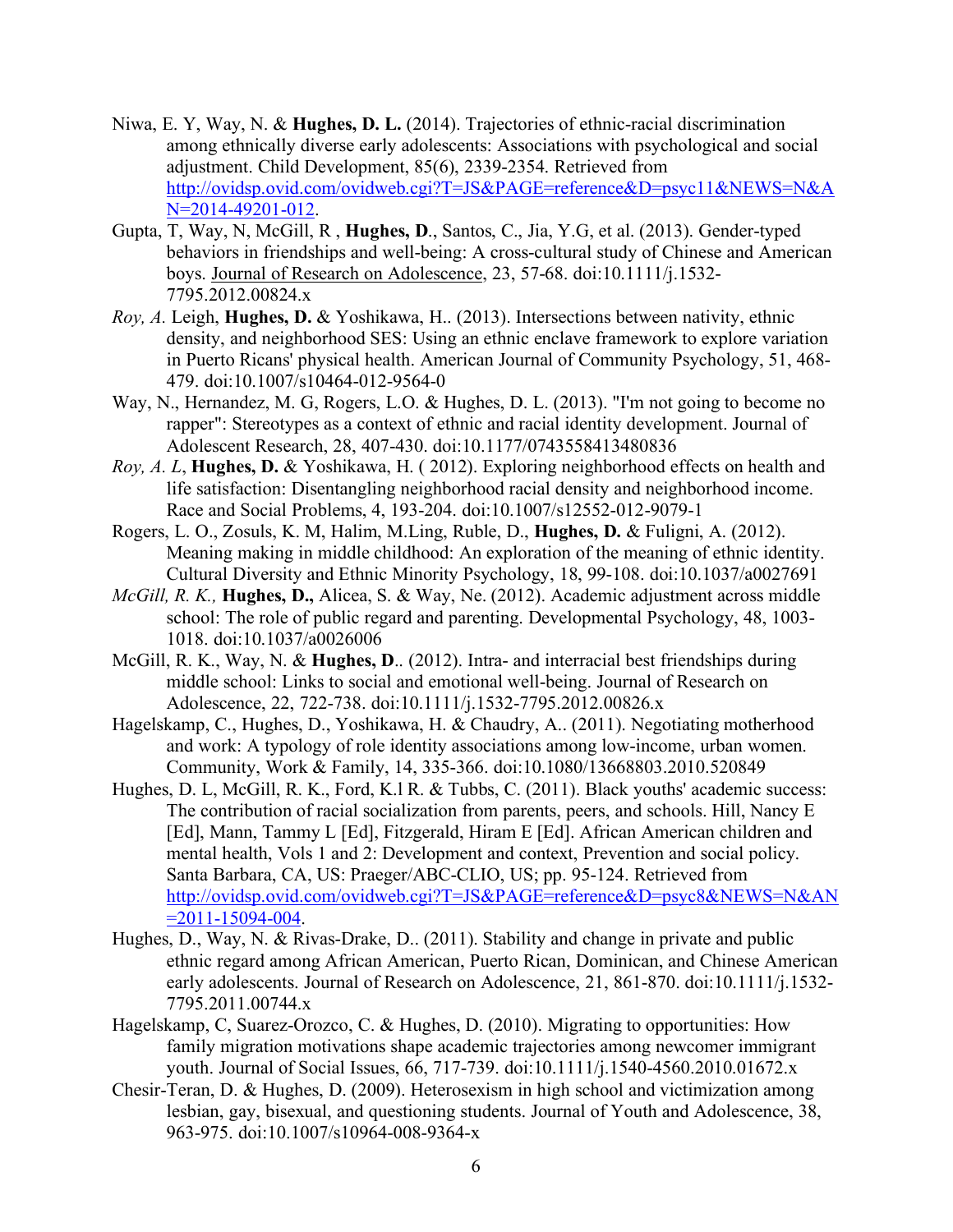Fuligni, A. J, Hughes, D. L & Way, N. (2009). Ethnicity and immigration. Lerner, Richard M [Ed], Steinberg, Laurence [Ed]. Handbook of adolescent psychology: Contextual influences on adolescent development., Vol. 2, 3rd ed. Hoboken, NJ, US: John Wiley & Sons Inc, US; pp. 527-569. Retrieved from http://ovidsp.ovid.com/ovidweb.cgi?T=JS&PAGE=reference&D=psyc6&NEWS=N&AN  $=2009 - 05795 - 015$ .

Hughes, D, Hagelskamp, C, Way, N. & Foust, M.D. (2009). The role of mothers' and adolescents' perceptions of ethnic-racial socialization in shaping ethnic-racial identity among early adolescent boys and girls. Journal of Youth and Adolescence, 38, 605-626. doi:10.1007/s10964-009-9399-7 Link to the Ovid Full Text or citation:

Click here for full text options

- Hughes, D., Witherspoon, D., Rivas-Drake, D. & West-Bey, N. (2009). Received ethnic-racial socialization messages and youths' academic and behavioral outcomes: Examining the mediating role of ethnic identity and self-esteem. Cultural Diversity and Ethnic Minority Psychology, 15, 112-124. doi:10.1037/a0015509 Link to the Ovid Full Text or citation: Click here for full text options
- Jia, Y., Way, N., Ling, G., Yoshikawa, H., Chen, X., Hughes, D., et al. (2009). The influence of student perceptions of school climate on socioemotional and academic adjustment: A comparison of Chinese and American adolescents. Child Development, 80, 1514-1530. doi:10.1111/j.1467-8624.2009.01348.x Link to the Ovid Full Text or citation:

Click here for full text options

- Rivas-Drake, D., Hughes, D. & Way, N.. (2009). Public ethnic regard and perceived socioeconomic stratification: Associations with well-being among Dominican and Black American youth. The Journal of Early Adolescence, 29, 122-141. doi:10.1177/0272431608324479 Link to the Ovid Full Text or citation: Click here for full text options
- Rivas-Drake, D., Hughes, D. & Way, N. (2009). A preliminary analysis of associations among ethnic racial socialization, ethnic discrimination, and ethnic identity among urban sixth graders. Journal of Research on Adolescence, 19, 558-584. doi:10.1111/j.1532- 7795.2009.00607.x

Link to the Ovid Full Text or citation:

Click here for full text options

Witherspoon, D., Schotland, M., Way, N. & Hughes, D. (2009). Connecting the dots: How connectedness to multiple contexts influences the psychological and academic adjustment of urban youth. Applied Developmental Science, 13, 199-216. doi:10.1080/10888690903288755 Link to the Ovid Full Text or citation:

Click here for full text options

Tamis-LeMonda, C. S, Way, N., Hughes, D., Yoshikawa, H., Kalman, R. & Niwa, E. Y. (2008). Parents' goals for children: The dynamic coexistence of individualism and collectivism in cultures and individuals. Social Development, 17(1), 183-209. Retrieved from http://ovidsp.ovid.com/ovidweb.cgi?T=JS&PAGE=reference&D=psyc6&NEWS=N&AN  $=2008-00719-010$ .

Link to the Ovid Full Text or citation: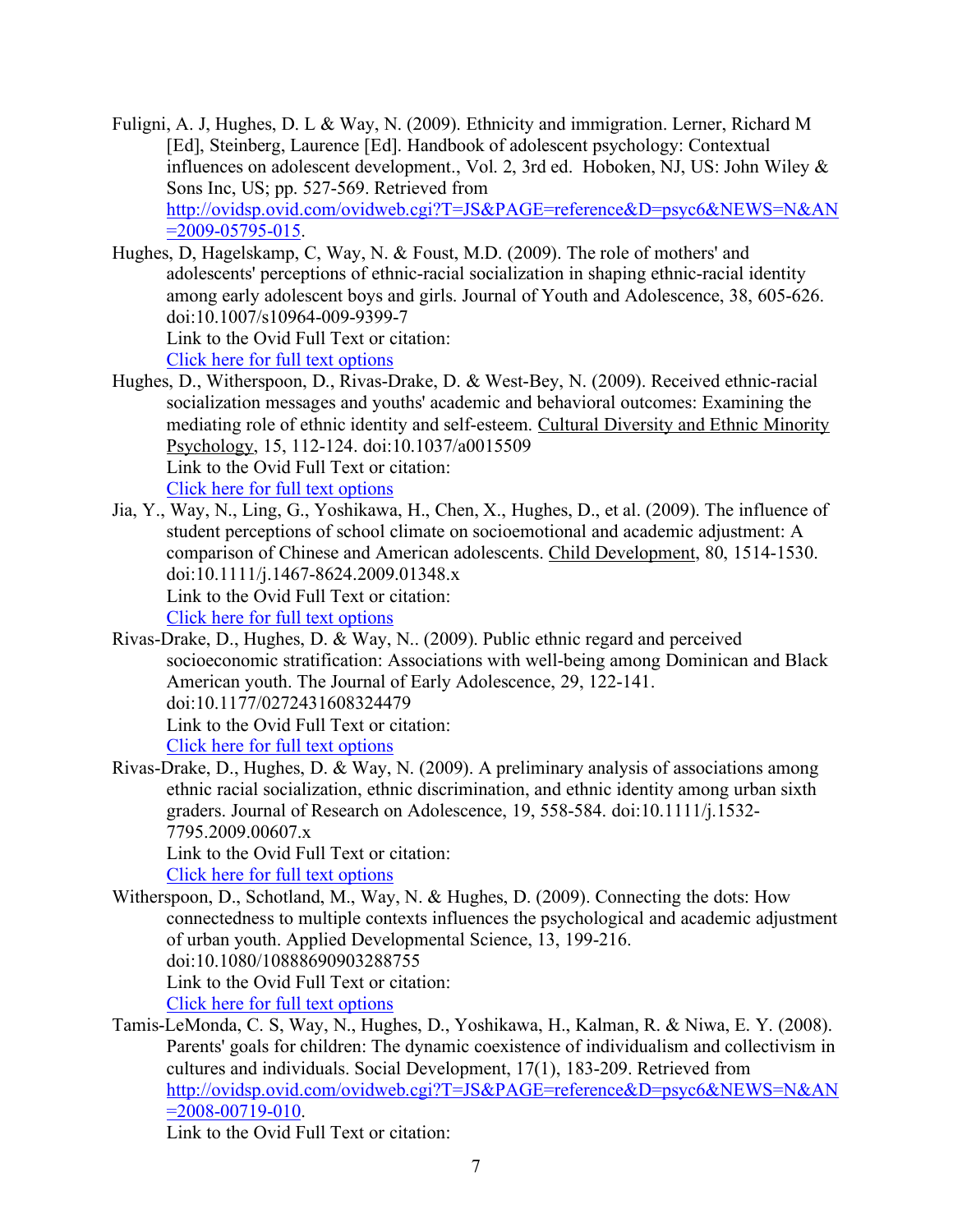Click here for full text options

Rivas-Drake, D., Hughes, D. & Way, N.. (2008). A closer look at peer discrimination, ethnic identity, and psychological well-being among urban Chinese American sixth graders. Journal of Youth and Adolescence, 37, 12-21. doi:10.1007/s10964-007-9227-x Link to the Ovid Full Text or citation:

Click here for full text options

Hughes, D. (2008). Cultural versus social class contexts for extra-curricular activity participation. Booth, Alan [Ed], Crouter, Ann C [Ed]. Disparities in school readiness: How families contribute to transitions in school. New York, NY: Taylor & Francis Group/Lawrence Erlbaum Associates; pp. 189-198. Retrieved from http://ovidsp.ovid.com/ovidweb.cgi?T=JS&PAGE=reference&D=psyc6&NEWS=N&AN  $=2008 - 01375 - 011$ .

Link to the Ovid Full Text or citation: Click here for full text options

Hughes, D., Rivas, D., Foust, M., Hagelskamp, C., Gersick, S. & Way, N.. (2008). How to catch a moonbeam: A mixed-methods approach to understanding ethnic socialization processes in ethnically diverse families. Quintana, Stephen M [Ed], McKown, Clark [Ed]. Handbook of race, racism, and the developing child. Hoboken, NJ, US: John Wiley & Sons Inc, US; pp. 226-277. Retrieved from http://ovidsp.ovid.com/ovidweb.cgi?T=JS&PAGE=reference&D=psyc6&NEWS=N&AN

 $=2008-00226-011$ .

Link to the Ovid Full Text or citation:

Click here for full text options

- **Hughes, D.** (2007). Culture versus class explanations for children's daily routines. In A.C. Crouter and A. Booth (Eds.) Early disparities in school readiness: How do families contribute to successful and unsuccessful transitions into school? Mahwah, NJ: Lawrence Erlbaum Associates.
- Quintana, S.M, Aboud, F. E., Chao, R K, Contreras-Grau, J., ,Cross, W. E., Hudley, C., **Hughes, D.**, Liben, L. S, Nelson-Le Gall, S., Vietze, D.L. (2006). Race, ethnicity, and culture in child development: Contemporary research and future directions. Child Development. 77(5), 1129-1141.
- **Hughes, D.**, Rodriguez, J., Smith, E.P., Johnson, D.J., Stevenson, H.C., & Spicer, P. (2006). Parents' racial/ethnic socialization practices: A review of research and agenda for future study. Developmental Psychology, 42(5), 747 - 770.
- *Enchautegui-de-Jesús, N*., **Hughes, D.** Johnston, K. & Joo Oh, H. (2006). Well-being in the context of workplace ethnic diversity. Journal of Community Psychology, 34(2), 211- 223.
- **Hughes, D.**, Bachman, M., & Ruble, D. (2006). Tuned in or tuned out: Children's interpretations of parents' racial socialization messages. In C. Tamis-Lemonda & L. Balter (Eds.), Child Psychology: A handbook of contemporary issues. New York University Press.
- Downey, G., Chatman, C.M., London, B., Cross, W.E., **Hughes, D**., Maje, E., Way, N. & Eccles, J.S. (2005). Introduction. In G. Downey, J.S. Eccles, & C.M. Chatman, (Eds.) Navigating the future: Social identity, coping, and life tasks. New York: Russell Sage Foundation.
- Bynum, M.B. & **Hughes, D.** (2004). Racial Socialization and Mental Health in African American Adolescents. The Community Psychologist, 37(2), 44 - 45.
- Ryff, C.D., Keyes, C. & **Hughes, D.** (2004). Psychological well-being in MIDUS: Profiles of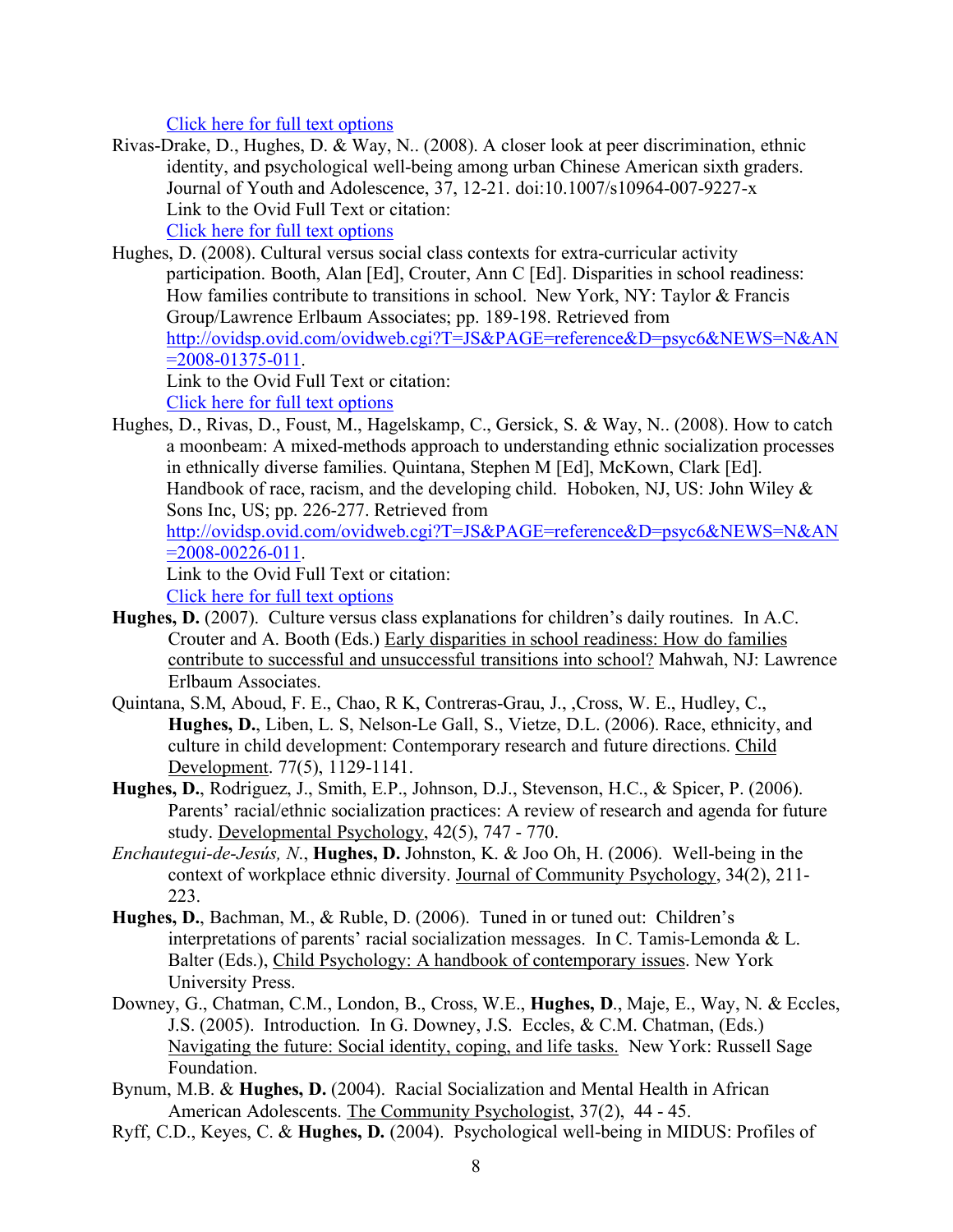ethnic/racial diversity and life-course uniformity. Pp. 398 - 424 in O.G. Brim, C.D. Ryff and R.C. Kessler (Eds.), How healthy are we: A national study of well-being at mid-life, Chicago: Chicago University Press.

- **Hughes, D.** (2003). Correlates of African African American and Latino parents messages to children about race. American Journal of Community Psychology, 31(1), 80-92.
- Ryff, C., Keyes, C. & **Hughes, D.** (2003). Status Inequalities, Perceived Discrimination, and Eudaimonic Well-being: Do the challenges of minority life hone purpose and growth Journal of Health and Social Behavior, 44, 275 - 291.
- *Livert, D*. & **Hughes, D.** (2002). Elaborating the nature and function of ecological perspectives in Community Psychology. In T. Revenson, et al., (eds.) Community Psychology: A quarter century of theory, research, and action in social and historical contexts. New York: Plenum.
- **Hughes, D.** & Seidman, E. (2002). Towards a culturally anchored methodology. In T. Revenson, et al., (eds.) Community Psychology: A quarter century of theory, research, and action in social and historical contexts. New York: Plenum.
- **Hughes, D.** & Johnson, D. (2001). Antecedents in children's experiences of parents' racial socialization practices. Journal of Marriage and the Family, 63(4), 981 - 995.
- **Hughes, D**. (2001). Cultural and contextual correlates of involvement in family and community among urban Black and Latino Adults. In A. Rossi (Ed.) Caring and doing for others: Social responsibility in domains of family, work, and community. Chicago: Ill: University of Chicago Press.
- **Hughes, D.** & Chen, L. (1999). Parents race-related messages to children: A developmental perspective. In C. Tamis-Lemonda & L. Balter (eds.), Child Psychology: A handbook of contemporary issues. New York University Press.
- **Hughes, D.** & Chen, L. (1997). When and what parents tell children about race: An examination of race-related socialization in African American families. Applied Developmental Science, 1(4), 200-214.
- **Hughes, D.** (1997). Racist thinking and thinking about race: What children know but don't say. Ethos, 25(1), 117 - 125.
- **Hughes, D.** & Dodge, M. (1997). African American women in the workplace: Relationships between job conditions, racial bias at work, and perceived job quality. American Journal of Community Psychology, 25(5), 581 - 599.
- *Kosciw, J*. & **Hughes, D.** (1994). The impact of job stress on the marital sub-system. The Community Psychologist, 27(2), 33 - 36.
- **Hughes, D.**, & Galinsky, E. (1994). Work experiences and marital interactions: Elaborating the complexity of work. Journal of Organizational Behavior, 15(5), 423 - 438.
- **Hughes, D.**, & Dumont, K. (1993). Using focus groups to facilitate culturally-anchored research. American Journal of Community Psychology, 21(4), 775-806.
- **Hughes, D.**, Seidman, E., & Williams, N. (1993). Cultural phenomena and the research enterprise: Toward a culturally anchored methodology. American Journal of Community Psychology, 21(4), 687 - 703.
- Piotrkowski, C. & Hughes, D. (1993). Dual-earner families. In F. Walsh (ed.), Normal Family Processes (pp. 107-141). New York: Guilford Press.
- **Hughes, D.**, Galinsky, E. & Morris, A. (1992). Job characteristics and marital quality: Specifying linking mechanisms. Journal of Marriage and the Family, 54(1), 31 - 41.
- Galinsky, E., **Hughes, D.**, & David, J. (1990). Trends in corporate family supportive policies. Marriage and Family Review, 15(3,4), 75-94.
- **Hughes, D**. & Galinsky, E. (1988). Balancing work and family life: Research and corporate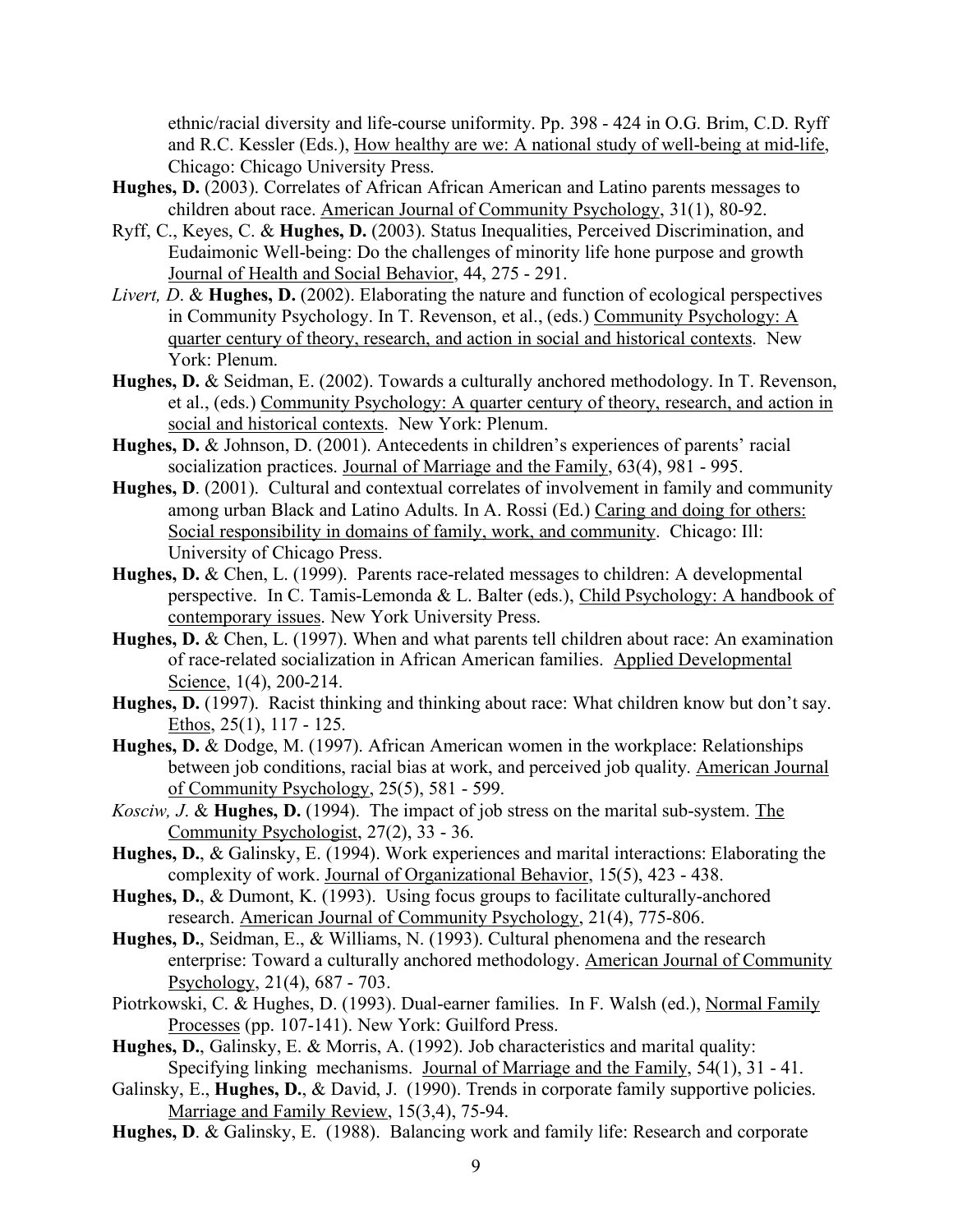application. In A. Gottfried and A. Gottfried (Eds.), Maternal Employment and Children's Development: Longitudinal Research (pp. 233 - 268). New York: Plenum.

- Love, M., Galinsky, E., & **Hughes, D.** (1988). Work and family: Research findings and models for change. Institute of Labor Relations Report, New York State School of Industrial and Labor Relations, Cornell University, 25(B), 1.
- Barbarin, O., **Hughes, D.**, & Chesler, M. (1985). Stress, coping, and marital functioning among parents of children with cancer. Journal of Marriage and the Family, 47(2), 473-480.

#### D. TECHNICAL REPORTS

- Piotrkowski, C., Hughes, D., Pleck, J. & Kessler-Sklar, S., & Staines, G. (1993). The experience of childbearing women in the workplace: The impact of family-friendly policies and practices. Final report, U.S. Department of Labor Women's Bureau (#J-9-M-1-0076).
- Galinsky, E. & Hughes, D. (1988). The Fortune Magazine Child Care Study. New York: Bank Street College of Education.
- Oxley, D., Hughes, D., Dorbian, J., & Major, R. (1987). Effective Dropout Prevention: Final Report. New York: Public Education Association.
- Chesler, M., Barbarin, O., Hughes, D., & Lebo, J. (August, 1981). The Role of Informal Networks and Medical Organization in Helping Families Cope with Childhood Cancer: Prospects for Collaboration. CRSO Working Paper No. 243. Ann Arbor, MI: University of Michigan Press.

#### E. INVITED TALKS

- Hughes, D. (2014) Racial Socialization processes among ethnically diverse urban youth". Kendon Smith Lecture at University of North Carolina - Greensboro, April 10-11, 2014
- Hughes, D. (2014) How children learn race and how parents teach it" Department of Psychology, University of Massachusettes, Amherst. October 30, 2014 .
- Hughes, D. (2012). Racial socialization in ethnic minority families. Invited Panel at the Themed Meeting
- Hughes, D. (2007). *Balancing work and family across diverse contexts*. American Psychological Associations' Minority Fellows Summer Institute. Washington, D.C., July 28, 2007.
- Hughes, D. (2006). *Race Scripts: The nature and consequences of parents' discussions with adolescent children about ethnicity and race*. New York University, Department of Applied Psychology, March 8, 2006.
- Hughes, D. (2006). *Prevalence, frequency, and correlates of parents' messages to youth about ethnicity and race*. The University of Michigan, Department of Psychology, October 25, 2006.
- Hughes, D. (2005). *Racial/Ethnic socialization processes among ethnically diverse early adolescents*. Presented at Tufts University, Department of Psychology, April 22, 2005.
- Hughes, D. (2005). *Correlates of parents messages to youth about ethnicity and race*. Duke University, Department of Psychology, April 28, 2005.
- Hughes, D. (2005). *Prevalence, frequency, and correlates of parents' messages to youth about ethnicity and race*. The City University of New York, Department of Psychology, October 26, 2005.
- Hughes, D. (2005). *Unpacking culture and context in the study of achievement and extracurricular activity participation*. Paper presented at the Pennsylvania State University Family Symposium, October 2005.
- Hughes, D. (2002). *Work influences on family processes among ethnic minority families*. Pennsylvania State University, Center for Work and Family and Center for the Study of Families in Diverse Contexts, November 1, 2002.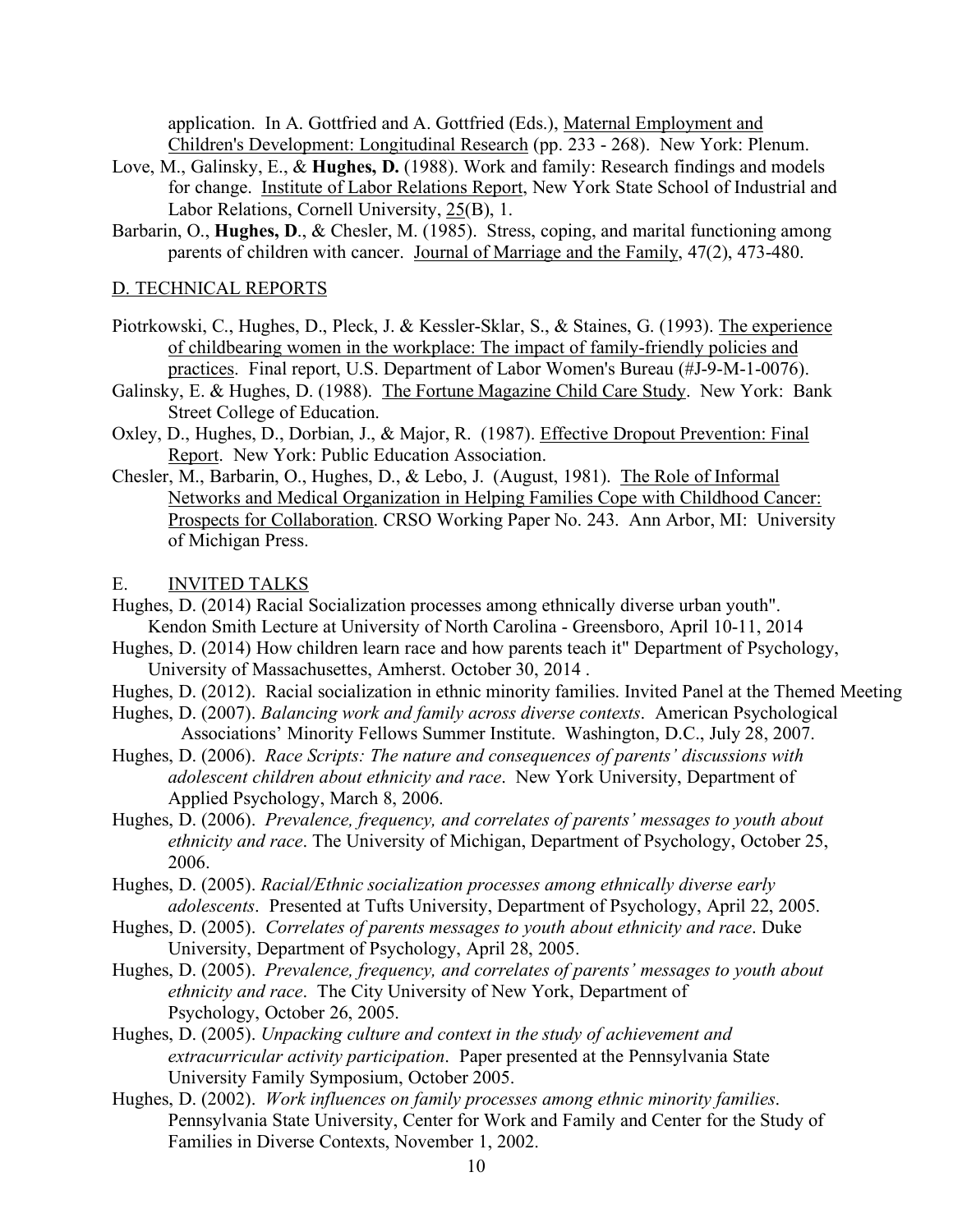Hughes, D. (2001). *Antecedents and consequences of racial socialization among Black and Latino parents in urban contexts*. The University of Michigan, Institute for Social Research, Center for Group Dynamics, October 19, 2001.

### F. FIRST AUTHORED CONFERENCE PRESENTATIONS

- Hughes, D. (Feb 2012). Processes of Ethnic/Racial Socialization in Urban American Families. Invited paper presented at the 2012 themed meeting of the Society for Research in Child Development. Tampa, FL.
- Hughes, D., Hagelskamp, D., Shrout, P. & Way, N. (March 2010). Ethnic-racial socialization, ethnic identity, and perceived discrimination during middle school: Untangling the direction of effects. Paper presented at the Biennial meeting of the Society for Research in Adolescence, Philadelphia, PA.
- Hughes, D. (April 2009). How Does Racial Identity and Discrimination Matter for Diverse Adolescents' Achievement? Longitudinal and Contextual Examinations (Chair). Symposium organized for the Biennial meeting of the Society for Research in Child Development, Denver, CO.
- Hughes, D. (2008, April). Panelist for *Where do we go from here? A roundtable discussion on racial and ethnic parental socialization*. Roundtable discussion at the Biennial meeting of the Society for Research in Adolescence.
- Hughes, D., Rivas, D., & Way, N. (2007, March). *Discrimination experiences among Chinese, African American, and Latino Youth: Variation in their nature and correlates*. Paper presented at the Biennial meeting of the Society for Research in Child Development, Boston, MA.
- Hughes, D. & Rivas, D. (2007, March). *Children's perceptions of racial discrimination: developmental correlates and consequences for self-esteem*. Paper presented at the Biennial meeting of the Society for Research in Child Development, Boston, MA.
- Hughes, J. & Ibardolaza, J. (2006, March) *Using qualitative and quantitative methods to understand parents' and youths' perceptions of ethnic/racial socialization*. Paper presented at the Biennial meeting of the Society for Research on Adolescence, San Francisco, CA
- Hughes, D. (2005, April). *Innovations and issues in conceptualizing and assessing ethnic (and other social) identities*. Chair; Symposium presented at the biennial meeting of the Society for Research in Child Development, Atlanta, GA.
- Hughes, D. (2005, April). *Focus groups, surveys, and ethnographic field notes as sources of information on the nature of parents' racial socialization*. Paper presented at the biennial meeting of the Society for Research in Child Development, Atlanta, GA.
- Hughes, D. (2004, March). (Organizer and Chair). *Experiences of discrimination and stereotyping among youth of color.* Symposium presented at the Biennial Meeting of the Society for Research on Adolescents, Baltimore, MD.
- Hughes, D. (2003, April). *Research on Black children: Where we are, where we've been, and where we're going*. (Organizer and Chair; SRCD 2-day Black Caucus Pre-conference at the biennial meeting of the Society for Research in Child Development. Tampa, FL.
- Hughes, D., Smith, E. P., and French, S. (2000, June). *Ethnic identity and socialization*. Presented at the Annual Summer Institute of the Family Research Consortium, Keystone, CO.
- Hughes, Diane (2002, April,) *Racial socialization among European-American and African-American parents: A comparative examination*. Paper presented at the biennial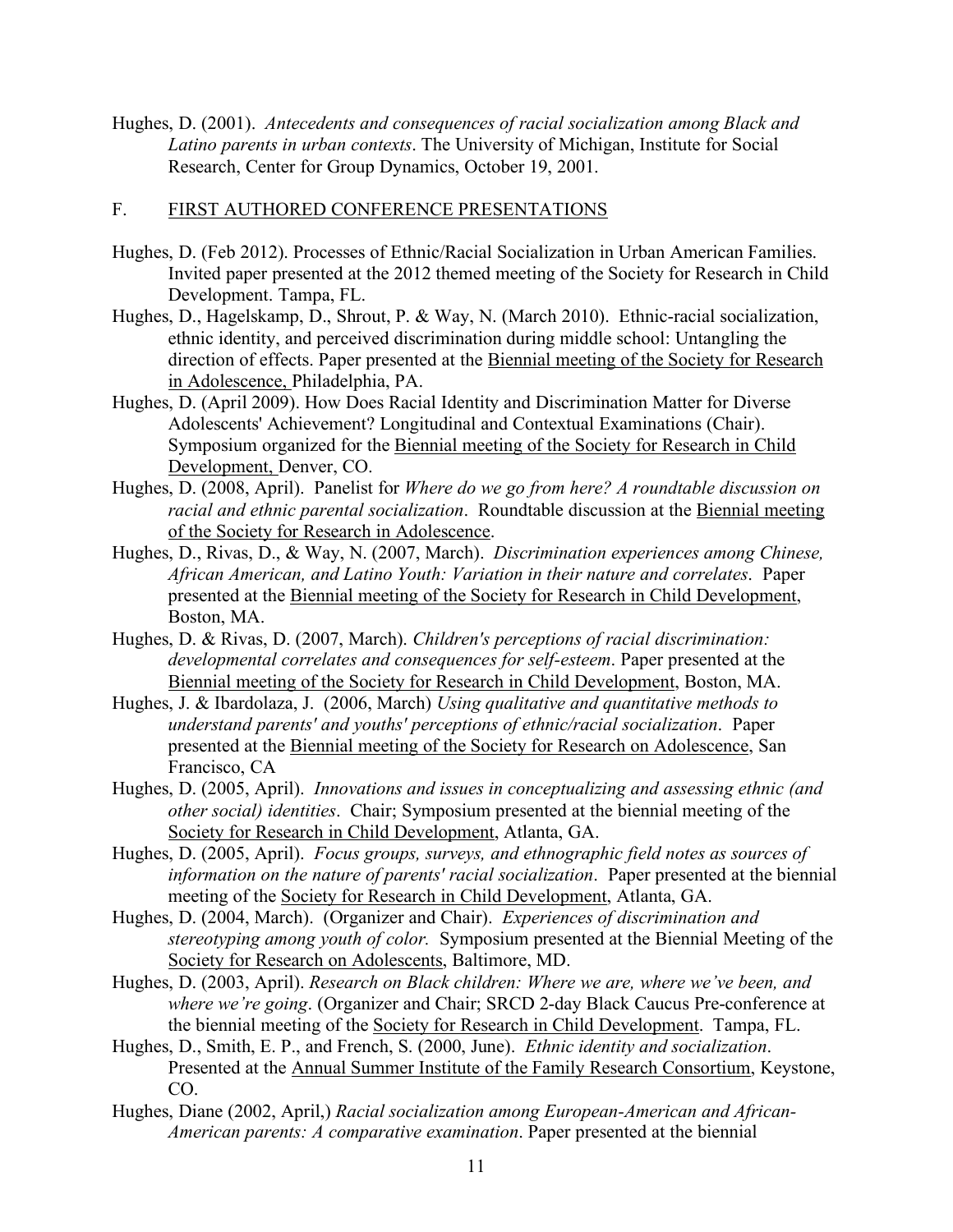meeting of the Society for Research on Adolescence, New Orleans, LA.

- Hughes, D. (April, 2002) *Racial socialization among European-American and African-American Parents: A comparative examination*. Paper presented at the biennial meeting of the Society for Research on Adolescence, New Orleans, LA.
- Hughes, D. (2002, April, Organizer and Chair,). *Invisible groups in research on racial socialization*. Symposium at the biennial meeting of the Society for Research in Adolescence, New Orleans, LA.
- Hughes, D. (1999, June). *Ethnic identity: Constructs and processes*. Presented at the Biennial meeting of the Society for Community Research and Action, New Haven, CT.
- Hughes, D. (1998, November). *Influences on children's relationships with same and other-race peers*. Presented at the Workshop on Research to Improve Intergroup Relations Among Youth, Board on Children, Youth, and Families, National Research Council Institute of Medicine, Washington, D.C.
- Hughes, D. (1998, June). *The experience of work among urban minority adults*. Presented at the meeting of the MacArthur Research Network On Mid-life Development, Chicago, Ill.
- Hughes, D. (1998, April). *Can we talk? Peer relations among Black and White youth in an integrated school district*. Presented at the biennial meeting of the Society for Research on Adolescence, San Diego, CA.
- Hughes, D. (1997, August). *Intergroup relations among elementary and middle school youth: Preliminary findings from the Early Adolescent Development Study*. Presented at the annual meeting of the American Psychological Association, Chicago, Ill.
- Hughes, D. (1997, June). *Ethnicity, socioeconomic context, and family socialization*. Invited presentation at the fourth annual Summer Institute of the Family Research Consortium, San Antonio Texas.
- Hughes, D. (1997, April). *Racial socialization among urban African American and Latino Families*. Presented at the biennial meeting of the Society for Research in Child Development, Washington, D.C.
- Hughes, D. (1997, January). *Experience of social hostility and psychological functioning among mid-life adults*. Presented at the meeting of the MacArthur Research Network On Mid- life Development, San Jose, Costa Rica.

### G. CONFERENCE PRESENTATIONS WITH A MENTORED STUDENT AS SENIOR AUTHOR (since 1995)

- LeMonda, B.C., Donnelly,C. & Hughes, D. (2009, April) The Daily Routines of Children From Diverse Ethnic Backgrounds. Poster presented at the Biennial meeting of the Society for Research in Child Development, Denver, CO.
- Hagelskamp, C., Hughes, D. & Way, N. (2009, April). Effects of Maternal Work Stressors on Racial/ethnic Socialization Among Ethnically Diverse Adolescents: A Mixed-Model Analysis. Paper presented at the Biennial meeting of the Society for Research in Child Development, Denver, CO.
- Rivas-Drake, D., Hughes, D. & Way, N. (2009, April). Does Perceived Ethnic Diversity Across Multiple Contexts Predict Stability and Change in Early Adolescents' Ethnic Regard Beliefs? Paper presented at the Biennial meeting of the Society for Research in Child Development, Denver, CO.
- Foust, M. & Hughes, D. (2009, April) Perception as Reality: The Role of Adolescent Perceptions in Ethnic Racial Socialization and Ethnic Identity. Paper presented at the Biennial meeting of the Society for Research in Child Development, Denver, CO.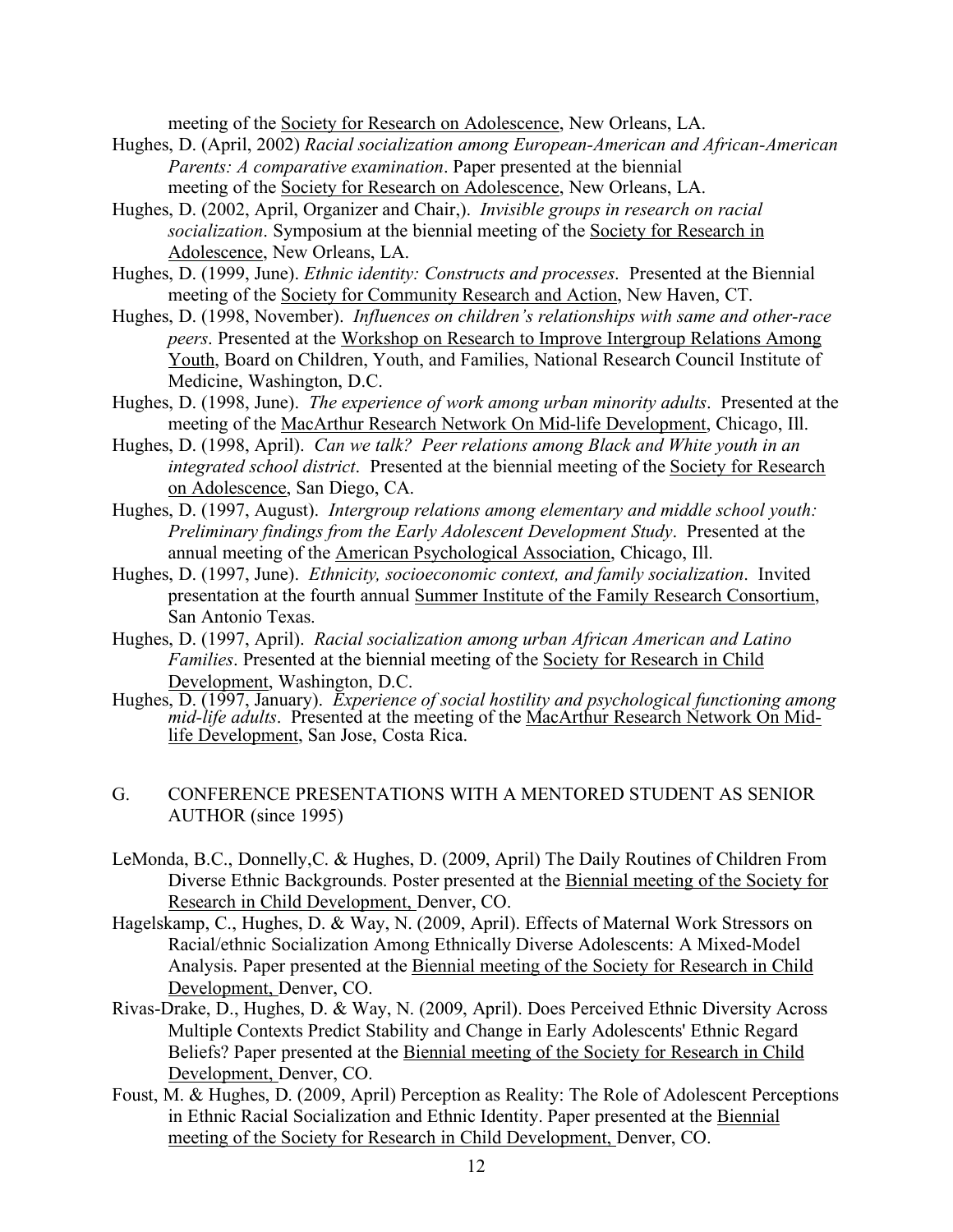- Hagelskamp, C. Hughes, D. & Way, N. (2009, April) Discrimination Experiences as Predictors of Racial/Ethnic Socialization in Adolescence: A Longitudinal, Mixed-Model Analysis. Paper presented at the Biennial meeting of the Society for Research in Child Development, Denver, CO.
- Rivas-Drake, D., Hughes, D., & Way, N (2008). Dominican and African American Adolescents' Perceived Minority Status: The Roles of Preparation for Bias and Ethnic Exploration. Presented at the Biennial Meeting of the Society for Research in Adolescence.
- Rivas-Drake, D., Hughes, D., & Way, N (2008). Public Ethnic Regard, Perceived Barriers to Opportunity, and Well-Being Among Dominican Early Adolescents. Presented at the Biennial Meeting of the Society for Research in Adolescence.
- Rivas-Drake, D., Hughes, D., & Way, N. (2007, June). *Diverse early adolescent ethnic identities in context: The social mirrors of ethnic- racial socialization and ethnic discrimination*. Paper presented at biennial meeting of the Society for Community Research and Action, Pasadena, CA.
- Hagelskamp, C., & Hughes, D (2007). *Negotiating motherhood and work: A typology of role identity relationships.* Paper presented at the biennial meeting of the Society for Community Research and Action, Pasadena, CA.
- Witherspoon, D.P., Hagelskamp, C.I.C. *&* Hughes, D.(2007, March). *Ethnically diverse neighborhood connectedness and well-being: A study on generational and ethnic group differences.* Paper presented at the Biennial Meeting of the Society for Research in Child Development, Boston, MA.
- Witherspoon, D., Hagelskamp, C., & Hughes, D. (2007, March). *It takes a village's resources: Neighborhoods and adolescent well-being.* Paper presented at the biennial meeting of the Society for Community Research and Action, Pasadena, CA..
- Witherspoon, D., Schotland, M., Way, N., & Hughes, D. (2007). Beyond books: How cumulative connection to contexts shape academic self-concept. In M. Schotland, "Construction of social identities in everyday contexts." Presented at the Biennial Meeting of the Society for Community Research and Action, June 7th-11th, Pasadena, CA.)
- Hagelskamp, C., & Hughes, D. (2006, June). *Multiple roles, personal identities and work- family experiences of low-income urban mothers.* Paper presented at the biennial meeting of the International Conference on Community Psychology, San Juan, PR.
- Hagelskamp, C., Witherspoon, D., Hughes, D. (2006, June). *Dis-connecting to urban neighborhoods: Differences in mothers' and adolescents' views on their inner-city neighborhoods*. Presented at the biennial meeting of the International Conference on Community Psychology, San Juan, PR.
- Kim-Gervey, C., & Hughes, D. (2006, March). *Ethnic identity: A buffer for the negative consequences of perceived discrimination*. Paper presented at the biennial meeting of the Society for Research on Adolescence, San Francisco, CA.
- Chesir-Teran, D. & Hughes, D. (2006, March) *District- and student-level correlates of perceived heterosexism in high school among lesbian, gay, bisexual & questioning youths*. Paper presented at the biennial meeting of the Society for Research on Adolescence, San Francisco, CA
- Witherspoon, D., & Hughes, D. (2006, March). *Protection despite disorganization: Examining the effect of positive neighborhood processes on adolescent development*. Poster presented at the Society for Research on Adolescence, San Francisco, CA.
- Witherspoon, D., & Hughes, D. (2005, July). *Adolescents in urban villages: Exploring the influence of positive neighborhood processes*. Poster presented at the Black Graduate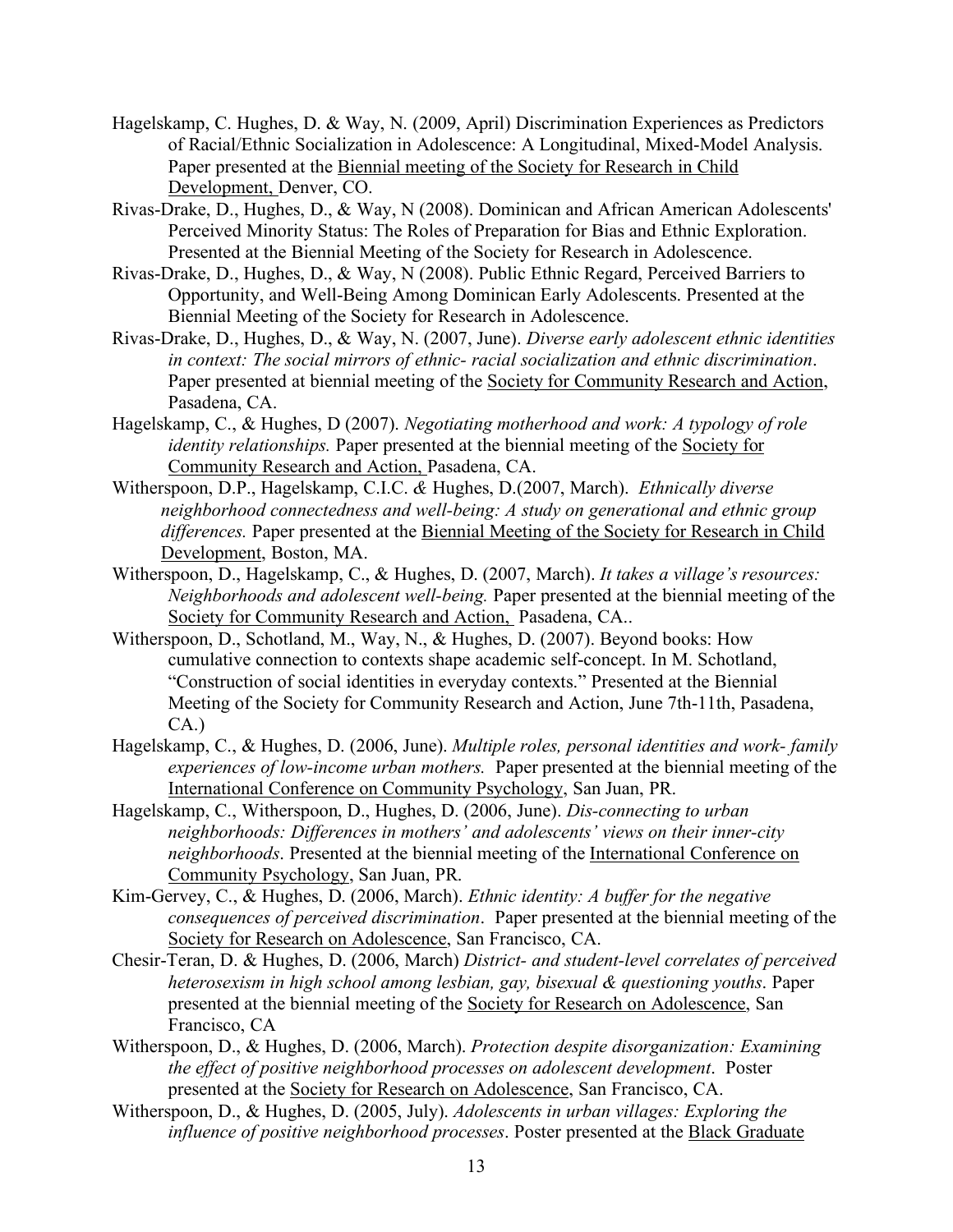Students Conference in Psychology, Cincinnati, OH.

- Witherspoon, D., Hagelskamp, C., & Hughes, D. (2005, June). *Beyond the yellow pages: Mapping social capital and resources for an ethnically diverse sample of NYC families.* Paper presented at the biennial meeting of the Society for Community Research and Action, Urbana-Champaign, IL, USA.
- Kim-Gervey, C., Ibardolaza, J., & Hughes, D. (2005, June). *Discrimination experiences and academic outcomes among ethnic minority students.* Paper presented at the Society for Community Research and Action, Urbana-Champaign, IL.
- Ibardolaza, J., Becker, B. and Hughes, D. (2004, April) *The nature and consequences of perceived unfair treatment among African American and European American early adolescents.* Paper presented at the biennial meeting of the Society for Research on Adolescents, Baltimore, MD.
- Enchautegui-de-Jesús, N., Johnston, K.E., Oh, H.J., & Hughes, D. (2003, March). *Worker well*being in the context of workplace diversity and discrimination. Paper presented at the Interdisciplinary Conference on Work, Stress, and Health of the American Psychological Association and the National Institute of Occupational Health and Safety, Toronto, Ontario.
- Enchautegui-de-Jesús, N. & Hughes, D. (2002, November). *Work and family interference in Black and Latino/a workers.* Paper presented at the annual meeting of the National Council on Family Relations, Houston, TX.
- Enchautegui-de-Jesús, N. & Hughes, D. (2002, October). *Immigrant stress and psychological functioning: A study of \Dominicans, Mexicans, and Puerto Ricans in New York City and Chicago.* Paper presented at the Latino Psychology Conference. Providence, RI.
- Dawkins, L. & Hughes, D. (2001, June). *Perceived unfair treatment and academic engagement among adolescents in an integrated school*. Paper presented at the biennial meeting of the Society for Community Research and Action, Atlanta, GA.
- Enchautegui-de-Jesús, N. & Hughes, D. (2001, June). *Racial/ethnic bias at work and well-being among Black and Latina/o workers.* Paper presented at the Biennial Meeting of the Society for Community Research and Action. Atlanta, GA.
- Enchautegui-de-Jesús, N. & Hughes, D. (1999, January). *Diversity and racial discrimination in the workplace: Their relationship to job effort and job stability.* Poster presented at the American Psychological Association's Multicultural Conference and Summit. Newport Beach, CA
- Enchautegui-de-Jesús, N. & Hughes, D. (1999, March). *Correlates of family and life satisfaction: Job conditions, racial discrimination, and work-family interference.* Poster presented at the Conference on Work, Stress, and Health of the American Psychological Association and National Institute of Occupational Health and Safety. Baltimore, MD.

### *H.* MENTORED STUDENT PRESENTATIONS WITHOUT AUTHORSHIP (SINCE 1999)

- Beene, A.F. (2009, April) Trajectories of Academic Engagement in Middle School: The Role of Racial Identity Paper presented at the Biennial Meeting of the Society for Research in Child Development. Denver, Co.
- Elliot, D.C. & Diallo, K. (2009, April). Longitudinal School and Peer Influences on the Self-Efficacy of Middle School Students Paper presented at the Biennial Meeting of the Society for Research in Child Development. Denver, Co.
- Hagelskamp, C. (2007). Work-Family Issues in the Context of Migration: Linking Parents' Migration Motivations to Children's Academic Pathways. Presented at the small group meeting: